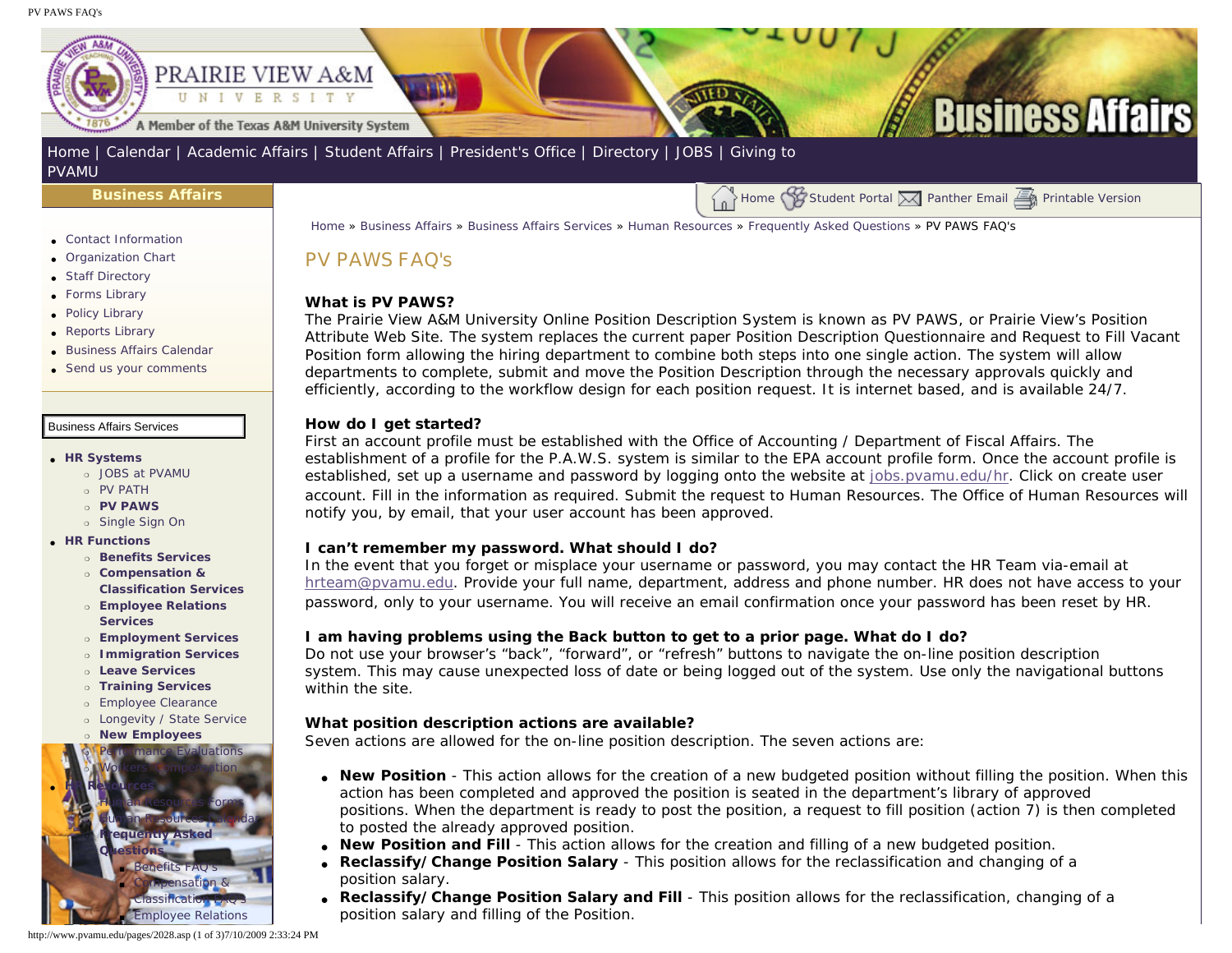# [FAQ's](http://www.pvamu.edu/pages/2021.asp)

- [Employment FAQ's](http://www.pvamu.edu/pages/2017.asp)
- [Immigration FAQ's](http://www.pvamu.edu/pages/2022.asp) ■ [Longevity Pay FAQ's](http://www.pvamu.edu/pages/2025.asp)
- [Prior State Service](http://www.pvamu.edu/pages/2024.asp)
- [FAQ's](http://www.pvamu.edu/pages/2024.asp)
- [PV PATH FAQ's](http://www.pvamu.edu/pages/2027.asp)
- ■ **[PV PAWS FAQ's](#page-0-0)**
- [Single Sign-On FAQ's](http://www.pvamu.edu/pages/2023.asp)
- ❍ [Human Resources Staff](http://www.pvamu.edu/pages/675.asp)
- ❍ [Locating HR](http://www.pvamu.edu/pages/681.asp)
- ❍ [Send Us Your Comments](http://www.pvamu.edu/pages/1829.asp) ❍ [Annual Enrollment](http://www.pvamu.edu/pages/5696.asp)
- ❍ [Current Employees](http://www.pvamu.edu/pages/4707.asp)
- ❍ [Health & Financial Fair](http://www.pvamu.edu/pages/5122.asp)
- ❍ [HR Services](http://www.pvamu.edu/pages/5322.asp)
- ❍ **[Managers/Supervisors](http://www.pvamu.edu/pages/3942.asp)**
- ❍ [Prospective Employees](http://www.pvamu.edu/pages/4724.asp)
- ❍ [Resources](http://www.pvamu.edu/pages/5324.asp)
- ❍ [Retirees](http://www.pvamu.edu/pages/4735.asp)
- o [Self-Serve](http://www.pvamu.edu/pages/5323.asp)
- ❍ [University Faculty Positions](http://www.pvamu.edu/pages/3397.asp) [Listing](http://www.pvamu.edu/pages/3397.asp)
- ❍ [What's New in HR](http://www.pvamu.edu/pages/5201.asp)

## [Office of Human Resources](http://www.pvamu.edu/pages/555.asp)



- **Update Position and Fill** This action allows for updates, edits and filling of position.
- **Request to Fill Position (No change to Position)** This action allows for filling of a position when no changes are needed.

## **Are position descriptions stored in electronic format only or do I need to print and place them in the employee's personnel file?**

Position descriptions are stored electronically and are to be placed in an employee's personnel file after the employee has signed the document.

## **What is a position description?**

A position description is a clear and concisely written statement of responsibilities, knowledge, skills and abilities of a position.

## **Why is a position description important?**

A job description records the job activities/duties, qualifications, reporting relationships, responsibilities and working conditions of a position. It forms the basis for determining position titles, salaries, overtime status, physical requirements of the job and it assists with succession management. It enables pay and grading systems to be structured fairly and logically. It is an essential reference tool for discipline issues and for training and development areas. Position descriptions form the foundation for a sound compensation program used to select, hire, place and promote applicants or current employees into positions for which they are best suited.

## **Why must position descriptions be accurate?**

Detailed and accurate information is essential and necessary in order to properly classify a position. Position descriptions must be accurate because they are also linked to the performance appraisal process.

# **When should a position description be updated?**

Position descriptions are updated annually for content and accuracy. Position descriptions should be updated when: An employee's level of work, responsibility or supervisory designation changes; an employee assumes more decisionmaking authority; and when a department restructures or reorganizes.

# **Are position descriptions required for all positions?**

Position descriptions are required for staff positions, including regular full-time, regular part-time, temporary full-time, temporary part-time, full-time grant funded, and temporary part-time grant funded positions.

## **Must positions descriptions be completed on-line?**

Yes, position descriptions must be completed on-line. There is a lot of assistance available to help you use the on-line form.

# **What is the importance of completing position descriptions on-line?**

On-line position descriptions provide a central repository for all position descriptions. There are no lost position descriptions. It provides for an efficient electronic creation and submission of position descriptions. The Office of Human Resources and other university departments will have access to the same information. Information will be easier to maintain and/or change in the future. It eliminates PAPERWORK.

## **Who should create the position description on-line?**

Position descriptions actions may be completed by the creator, manager, department head, dean, or director of a department.